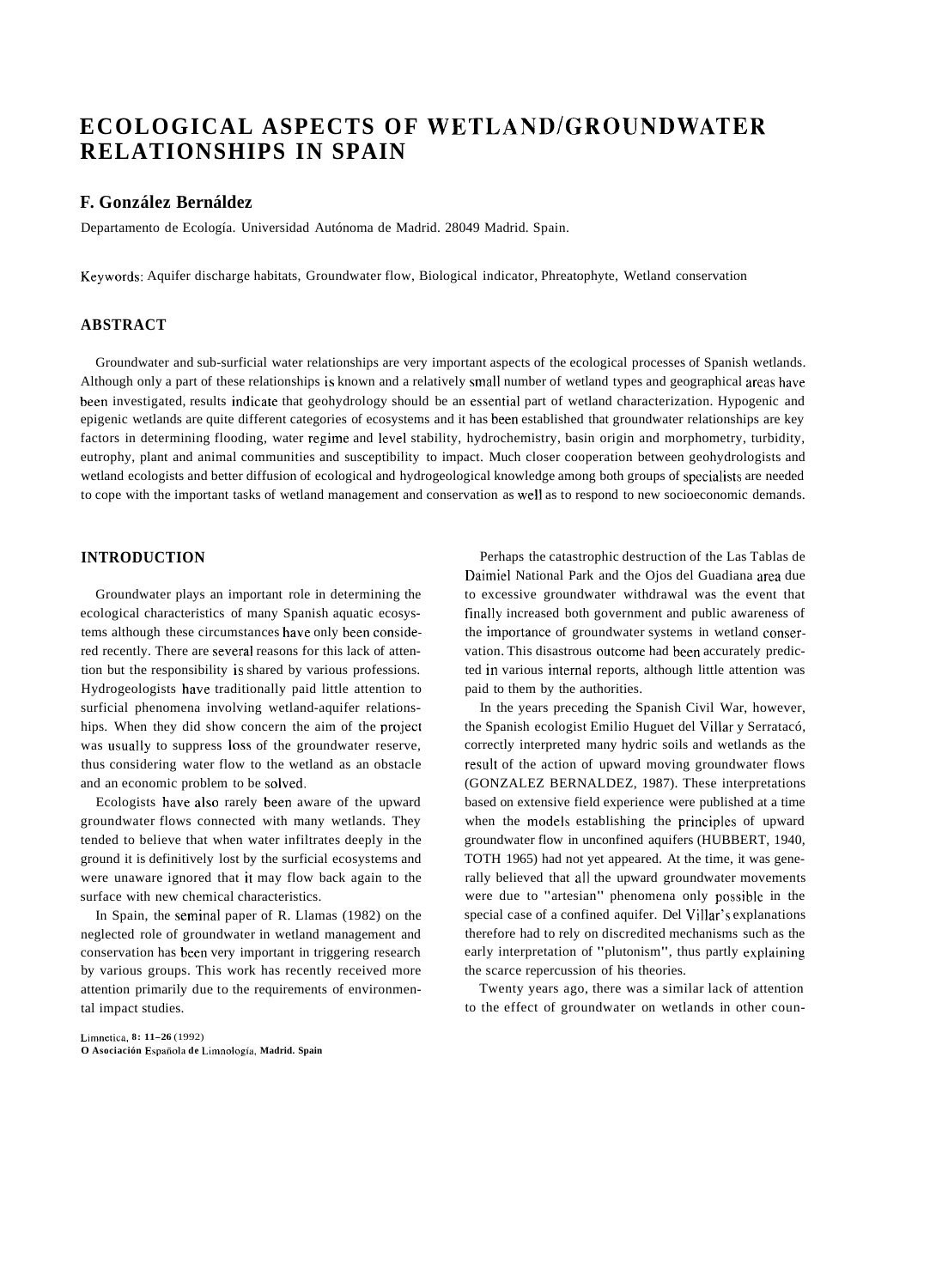tries, although during the last two decades, research on groundwater-wetland relationships has been considerably developed in most advanced countries. One reason for this growing interest is also the generalization of Environmental Impact Statements that forced many geohydrologists to tackle the complicated problems of groundwater influences on wetlands. This is the case of Canada, where the extraordinary progress of the applications of geohydrology to wetland conservation is mainly due to the Government's policy of financing private conservationist groups for selecting experts who are asked to duplicate the developer's impact study. Excellent studies on wetland-groundwater relationships are presently carried out in the USA (WINTER, 1981) and in Holland (GROOTJANS, 1985).

## **GENERALITIES**

The most important variables in wetland-groundwater relationships include the following:

- The nature of the aquifer or saturated material involved.

- The substratum's permeability.

- The groundwater flow characteristics: e.g., length and residence time of the water.

- The hydrochemistry and lithological characteristics of the territory.

- The relations between the different inputs: groundwater, meteoric water and exogenous water brought by inflowing water courses.

Groundwater inputs may be important enough to constitute significative components of the waterbody balance. In contrast, they may be negligible from the point of view of net water balance but be an important factor by preventing surface water infiltration as a result of the substrate saturation. Del ViHar (GONZALEZ BERNALDEZ, 1987) mentioned upward moving groundwater as the most effective cause of the so called "impeded drainage".

These inputs normally depend on the permeability of the geologic materials in which the waterbody is confined. The most important and concentrated inputs are generally found in karst environments or in heavily fissured ground where groundwater flows through fractures and joints. The bottom of waterbodies on coarse sand such as dune slacks is also highly permeable.

The nature of the waterbody bottom is very important in controlling permeability. Small lakes formed by dissolution in hard, relatively pure limestone are carpeted by silt or "decalcification clays" flocculated by the influence of Ca ions. These waterbodies behave as "piezometric lakes" promptly transducing piezometric fluctuations of the aquifer with which they are connected ("torcas", Cuenca). In contrast, waterbodies located on detritic siliceous Miocene sediments in both Central Subplateaus are often affected by alkaline groundwater provoking clay dispersion and impermeable bottoms that respond to piezometric fluctuations with a considerable time lag.

The same examples can illustrate the effects of groundwater hydrochemistry. Detritic siliceous Miocene sediments, poor in Ca, permit the observation of the progressive "ageing" process of groundwater when its flows become longer and residence time within the sediments increases. Groundwater becomes increasingly alkaline when moving towards the lowest parts of the aquifer, thus influencing the hydrochemistry, sediment flocculation and the kind of organisms of the wetlands affected by its discharge (GONZA-LEZ BERNALDEZ *et* al., 1989). In contrast, areas in which Ca is dominant may induce rapid changes in infiltrated water chemistry and the evolution process is very short and barely noticeable (FREEZE & CHERRY, 1979).

The relationship between meteoric and groundwater inputs is also important. Very often, groundwater seepage to wetlands is a stabilization factor, regulating water level and ensuring flooding persistence even in areas characterized by the Mediterranean summer dry period. Water level fluctuations and flooding duration are related to the nature of aquatic biocenoses that can be used as indicators of average water regime and groundwater relationships (GONZALEZ BERNALDEZ *et al.,* 1988). Maximum water level stability is achieved in wetlands receiving regional flows from large aquifers while the buffering effect may be incomplete (GONZA-LEZ BERNALDEZ *et* al., 1992a) in other instances (connection with small volumes of saturated ground, low capacity detritic sediments such as aeolian sands or thin outwash deposits such as "rañas") .

The particularities of wetland-groundwater relationships are better considered in the framework of the following typology.

## **WETLAND TYPOLOGY AND CHARACTERISTICS FROM THE POINT OF VIEW OF GROUNDWATER RELATIONSHIPS**

The following tentative types can be considered: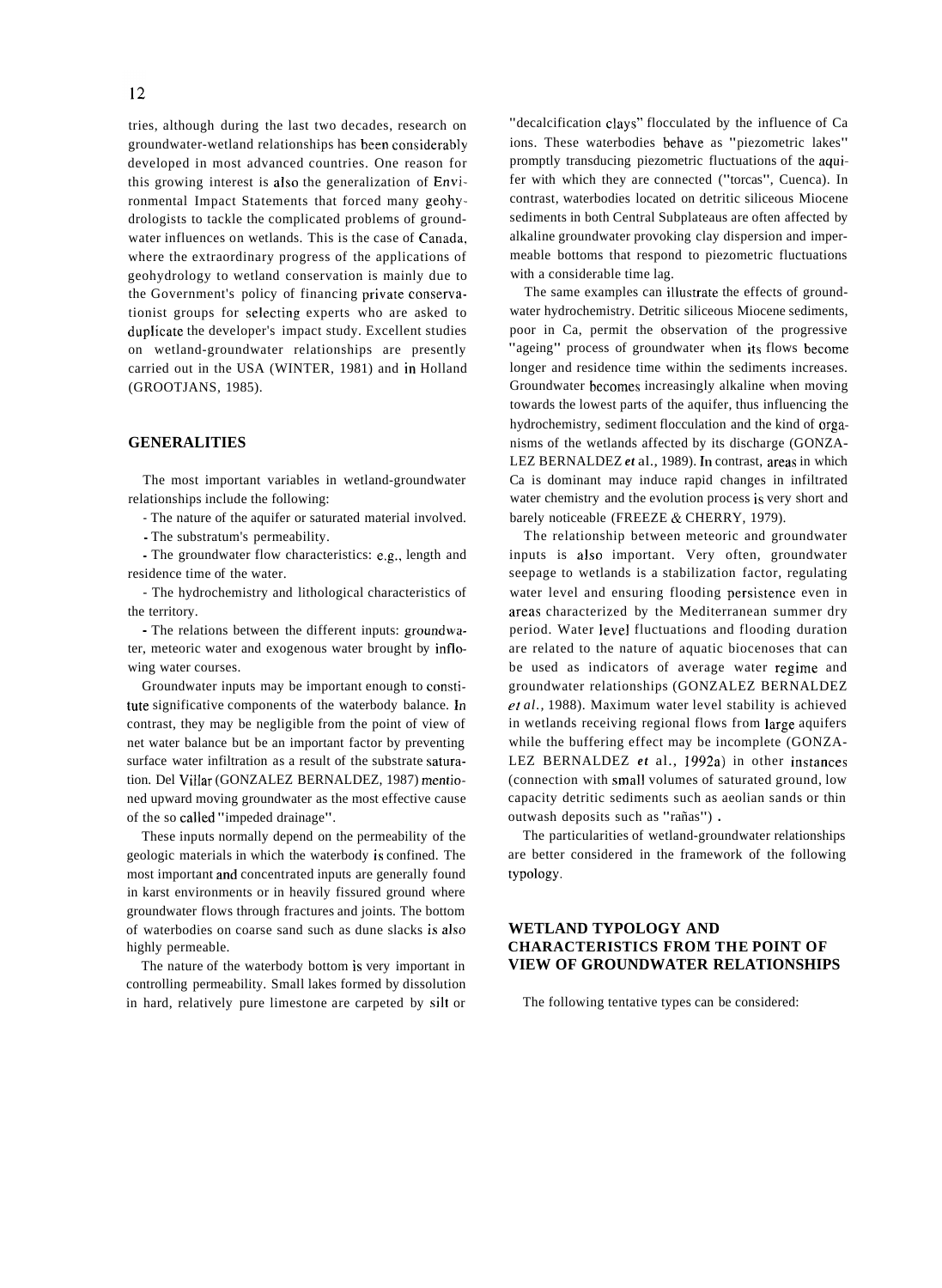Both in coastal salt marches intluenced by tides and in Mediterranean areas tlooded by autumn storms. the effects of upward continental groundwater flows are generally noticeable. Ground saturated by continental flows can lengthen the flooding period, resulting in complex mixture patterns. Continental groundwater and sea water interactions are especially complex in the case of complicated fluviomarine formations such as deltas (Delta del Ebro, Tarragona; Llobregat, Barcelona; Tinto and Odiel, Huelva, etc.).

### **Fluviomarine deltas**

Natural or less modified deltas are made up of heterogeneous territories in which either continental or maritime influences predominate. Tidal and brackish water influences dominate in the lowest, dista1 reaches of the delta while continental groundwater and watercourses are important in the highest parts. Most deltas were important aquifers on the surface of which areas of groundwater discharge, waterbodies and channels alternated with areas of raised ground and levées. The upper parts were characterized by barely mineralized water while the lowest reaches were normally heavily saline. Part of the lakes and lower channels were affected by tide water and a transition area of intermediate salinity was located betwcen the maritime and continental zones of influence.

Before recent profound alteration, these effects were clearly visible in the Doñana area (S.W. Spain). There was sharp contrast between the less mineralized "lucios altos" (waterbodies of the upper reaches), upper "caños" (channels), dune slack ponds and the heavily mineralized "lucios bajos" (waterbodies of the lower reaches). Hydrochemical complexity was increased by the interaction between the water carried by exogenous water courses and channels, the inflowing groundwater and the brackish water from tides. Gradients of salinity and differences in water regime were very important in conditioning animal behaviour rhythms, including migrations. It is known that a given level of salinity and flooding in intermediate "lucios" was necessary for geese to feed on bulrush rhizomes (Scirpus maritimus subsp. compactus) and that seasonal connections between the different channels and waterbodies controlled fish migrations. Very often, complex sediment stratification in deltas, including alternated permeable and impermeable layers, add more variable influences to this complexity by diversifying the origin and characteristics of the inflowing groundwater.

### **Maritime wetlands Riverine wetlands and floodplains**

These wetlands have also been profoundly altered in most developed countries, especially by river regulation and in some cases by excesive groundwater extraction.

Large water courses flowing on very flat plains help to flood extensive areas but the main reason for braiding and permanent flooding ("tablas") is the presence of diffuse groundwater discharges that ensure substratum impermeability. The role of groundwater in these ecosystems was clearly shown in the destruction of the Tablas de Daimiel National Park (Ciudad Real) affected by excesive groundwater withdrawal. The resulting damage is attributed to the loss of the aquifer influences that controlied the regime and chemistry of the water and maintained an impervious, saturated substrate preventing the infiltration of surficial water.

The disturbance of the Tablas de Daimiel natural area started in the 1960's with the irrigation of a rapidly increasing area. Today most of the water used for the irrigation of the 150.000 ha. farming area comes from the 6 000 km2 aquifer that was formerly responsible for tlooding the Tablas. About 15.000 wells withdraw 600 cubic hectometer/year and have lowered the upper limit of the saturated zone by as much as 30 metres. As a result, the flood-plain jointly made up of the Guadiana-Cigüela junction and the important groundwater systems has been profoundly altered and groundwater inflow completely suppressed. As the groundwater no longer saturates the Tablas bottom, the surface waters infiltrate deeply and do not form the extensive flooded areas characteristic of this wetland. The former discharge wetland has now been converted into a recharge area. Therefore, the costly attempts to solve the problem by bringing water through the Tagus-Segura channel also result in infiltration and in aquifer recharge. Ironically, this infiltrated water is finally pumped into the wells and used for irrigation.

In order to reduce water losses, the former exorheic system that maintained an appreciable water flow has now been converted into a closed system by damming the outlet. As a result, and also owing to the lack of the less mineralized groundwater inputs, salination has increased. Water quality changes, turbidity increases and the depression of the saturated zone have al1 brought about important changes in vegetation. The Myriophillaceae, Potamogeton spp., Charophytes and other submerged plants carpeting the ground are greatly diminished and the water-stress sensitive Cladium mariscus is been steadily replaced by the more resistant Phragmites australis. These changes are affecting animal communities, including the most important objecti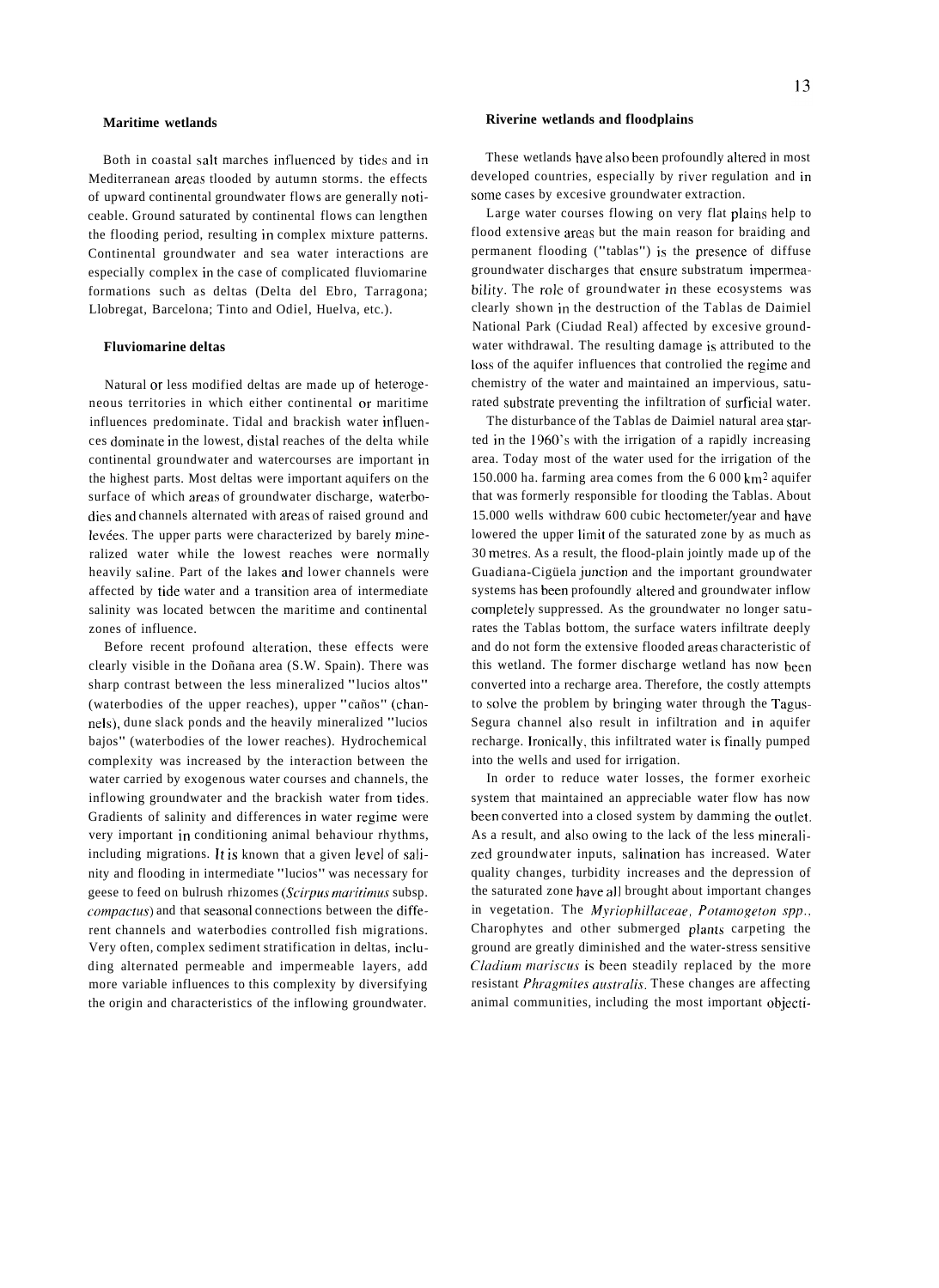ves of the conservation policy such as the red crested pochard *Netta rufina* (LLAMAS, 1988).

Even much simpler ecosystems than the conventional floodplains such as the "vegas" of the Cigüela River have been recently destroyed in Spain. These "vega" areas located upstrearn of the Tablas de Daimiel were periodically flooded by the Cigüela with the important contribution of diffuse groundwater discharges that maintained a saturated ground. At present, only some vestiges remain such as the El Masegar and El Taray private estates (Toledo) where the flooded condition is ensured by artificial groundwater pumping. The absence of natural flooding by river water is due to the excavation and drainage of the Cigüela stream channel, even in its upper reaches, thus resulting in the loss of the natural values of the "vegas". This work carried out in the 1980's when al1 governments of the world were already aware of the importance of wetland conservation is one of the most gratuitous and harmful outrages against natural values in modern Spain.

#### **Peririverine wetlands**

Floodplains in their simplest form, floodable "vegas" are part of a continuum of riverine wetland types in which the role of groundwater is always important. Oxbow lakes ("madres viejas", "galachos") and backwaters or flooded depressions between the natural levee and the terrace system ("derrames", "cilancos") are very much influenced by natural groundwater systems. Oxbow lakes are flooded by groundwater from the same aquifer flowing into the usually "gaining" stream. "Backwaters" and other peririverine lakes originate during floods but they persist for longed periods due to the Iack of vertical drainage induced by upward vertical components of groundwater flow (examples: "madres viejas" or oxbows of the Jarama river, near Madrid; "galachos" of the Ebro river, near Zaragoza).

Ecosystems related to river floods and influenced by groundwater were very important prior to river regulation (in Spain, for instance, they were the favoured locality of the now extinct sedentary crane populations). Today the numerous gravel and sand pits resulting from mining operations on river terraces and flooded by groundwater from the alluvial aquifer can be restored in order to imitate these lost habitats (DEPARTAMENTO DE ECOLOGIA, 1991).

#### **Hidden seepages and seeps**

In the hidden seepages. water from the saturated zone is evaporates directly to the atmosphere through soil microstructures (capillaries, colloids, etc.) or plant conducting systems. But no liquid water accumulates on the surface as in other wetlands. The upper limit of the saturated zone should be relatively close to the soil surface to permit this evapotranspiration process. The exact distance depends on soil texture and structure and on the size of the capillary zone, extending to 3 meters or more under special circumstances. Some plant species, however, are able to extract and transpire groundwater from considerable depths. Mediterranean *Tamarix* species have been observed pumping groundwater at about 10 meters and depths of 20 to 30 meters have been recorded for some American *Prosopis.* Groundwater influence may profoundly affect soil chemistry and profile morphology inducing hydric, saline or alkaline conditions (GONZALEZ BERNALDEZ & REY BENAYAS, 1992a) even if no liquid water accumulates on its surface.

Hidden seepages or seeps are important forms of aquifer discharge in semiarid areas. giving rise to characteristic landscape sectors and biocenoses. Seepages in the granite areas of the Sistema Central give, for instance, rise to the majority of wet meadows and peaty meadows ("chortales", "tallos") on fractured and altered granite. These wet surfaces are essential for grazing by livestock during the summer dry period. Acid meadows (Nardus stricta, Trifolium laeviga*fum, Juncus squarrosus, etc.)* correspond to short tlows and short residence times of the groundwater. In contrast, meadows linked to longer flows, coming up from considerable depths and having long residence times are characterized by slightly alkaline conditions and high pH *(Trifolium*)  $resupinatum, T. michelianum, Descharnpsia cespitosa subsp.$ refracta, etc.). Alkaline meadows are always located at lower altitudinal levels (lower pediments, granite outcrops in the plains) while acid meadows can be found everywhere (GONZALEZ BERNALDEZ, 1989b)

The interstitial meadows scattered through the vast cereal fields on both Castillian subplateaus ("prados entrepanados", "longares", "rodiles", "mangadas") are similar. They are due to evaporative discharges from the main aquifer at the botton of the thalwegs. They are often associated with creeks or small waterbodies in the center of the meadow. In siliceous deposits they tend to be saline or alkaline when located at the lowest levels of the aquifer (thus corresponding to the longest, regional flows).

Continental "saladares", areas where mineralized groundwater is evaporated and evaporite minerals accumulated on the surface or in the soil profile, normally correspond to "solonchak" soils (La Mancha, Monegros). Very often they are associated with more or less ephemeral saline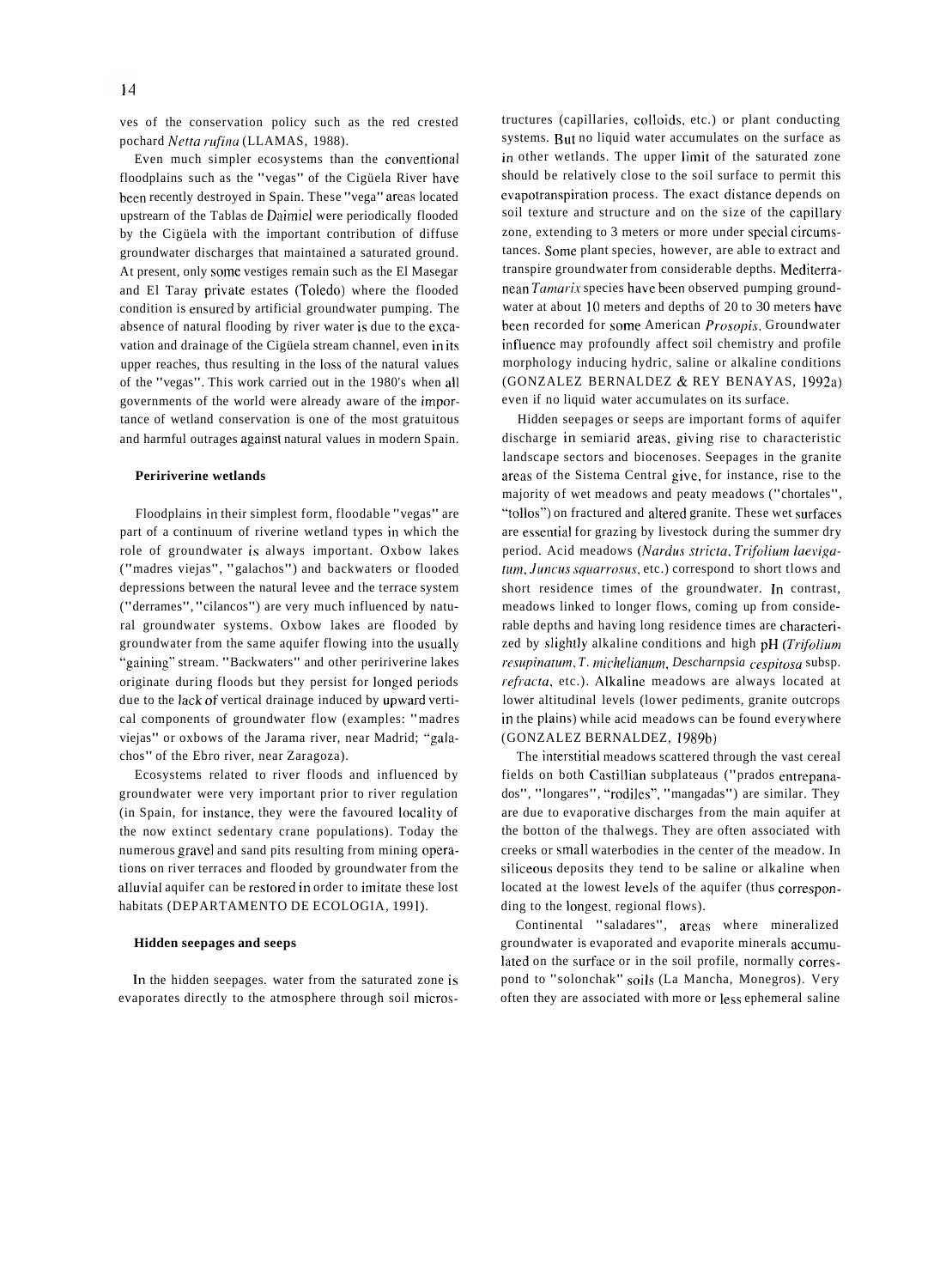lakes (continental discharge "sebkhas" or "playas", GONZALEZ BERNALDEZ, 1992). It has been observed that the lowering of the water table leads to the transformation of "playas" or "sebkhas" into non-floodable "saladar". Its salination depends on the distance of the soil surface from the upper level of the saturated zone. The vegetation cover reflects the rate of salinization, ground- . water fluctuation and hydrochemistry. There are, for instance, indicator plant differences between "soloniets" areas (where sodium is the dominant cation) characterized by a lower plant diversity and the absence of some species (for example, *Limonium* spp.) and the more biodiverse, calcium-rich "solonchak".

In areas with groundwater at a considerable depth, however, different temporarily flooded "saladar"-similar or "sebkha"-similar structures can be formed at the outlet or the confluence of wadis, "ramblas" or other runoff features. The floodable territory thus behaves like a recharge area. Under these circumstances, however, true salinization and halophytes can only occur in the truly arid zone. Halophytes are often absent, as in the Argentinian "barriales".

## **Wetlands in detritic siliceous facies, sand and siliceous outwash deposits**

The detritic facies of the continental Miocene in central Spain offer many examples of these wetlands, although a large percentage of the variants connected with non-mineralized groundwater (upper reaches of the aquifer) have been altered or destroyed by groundwater withdrawal from the aquifer for irrigation purposes (GONZALEZ BERNAL-DEZ & REY BENAYAS, 1992). The wetlands corresponding to the mineralized parts of the aquifer (including the interesting alkaline lakes of Coca, El Raso del Portillo near Boecillo, Valladolid, or the Villafáfila lakes) have also been subjected to serious disturbance by drainage attempts.

As already indicated, the main difference from the wetlands associated with limestone or mar1 (for instance the "chemical" facies of the continental Miocene) is the process of groundwater evolution in silicate aquifers leading to alkalinization, high pH (9 to 11 in come lakes), the presence of carbonate and the deposits of characteristic minerals such as "trona". But in addition to the wetlands connected with the regional aquifer, a wide range of other geohydrological circumstances can be observed, including recharge waterbodies exclusively dependent on meteoric water (GONZALEZ BERNALDEZ et al., 1988; BES-TEIRO, 1992).

Most wetlands on silicate detritic materials occupy ancient depressions of fluvial origin, but it has been observed that upward moving groundwater and wind can be agents of lake-basin formation. Mud volcanos or "soapholes" (GONZALEZ BERNALDEZ et *al.)* are able to excavate depressions that can be extended by wind action. On the other hand, salination of the soil surface by groundwater may provoke the abscnce of plant cover, thus exposing the soil to wind erosion. Clusters of small saline waterbodies accompanied by sediment accumulation removed by wind ("clay dunes" or "lunettes") on the leeward

side are characteristic of saline discharge areas (Raso de El Portillo, Valladolid; Lagunas de Villafáfila, Zamora). They probably represent initial stages of lake-basins (REY BENAYAS et al., 1989; GONZALEZ BERNALDEZ er al., 1987).

Wetlands associated with saturated zones in outwash deposits or "rañas" corresponding to small volume aquifers are always characterized by short flows and non-mineralized grounwater and have acidophilous vegetation belts (Nardus stricta, Juncus squarrosus, etc.). Outstanding examples are the Laguna de El Cristo, Laguna Cervera (Salamanca), and the Laguna Delgada (Toledo), with less acidophilous margins.

Water bodies in granitic areas are associated with the previously mentioned hidden seepages and correspond to the same hydrochemical relationships. The most determinant factor is their connection with differently evolved groundwater flows. They can vary from low mineralized water to hypersaline conditions such as the small ponds and springs found near large faults or contacts with other geological materials (for instance Miocene arkoses as in El Salobral,Toledo). The circumstances of the heavy salination of some groundwater discharges near the edges of the granite area are not clear. They probably correspond to the upward trajectories of very old, deep water (HERRERA, 1987). In contrast, groundwater evolution in the center of the granitic area only leads to slight alkalinization and mineralization.

Wetlands located on aeolian sands are remarkable for their high substratum permeability and their "piezometric" character. The small lakes on dune slacks in the Doñana area are very good examples. Water is poor in dissolved minerals, leading to acid and dystrophic conditions indicated by characteristic communities. However, sodium enrichment can occur in some instances (Laguna de Santa Olalla), probably due to groundwater flow interception by deposits containing soluble materials.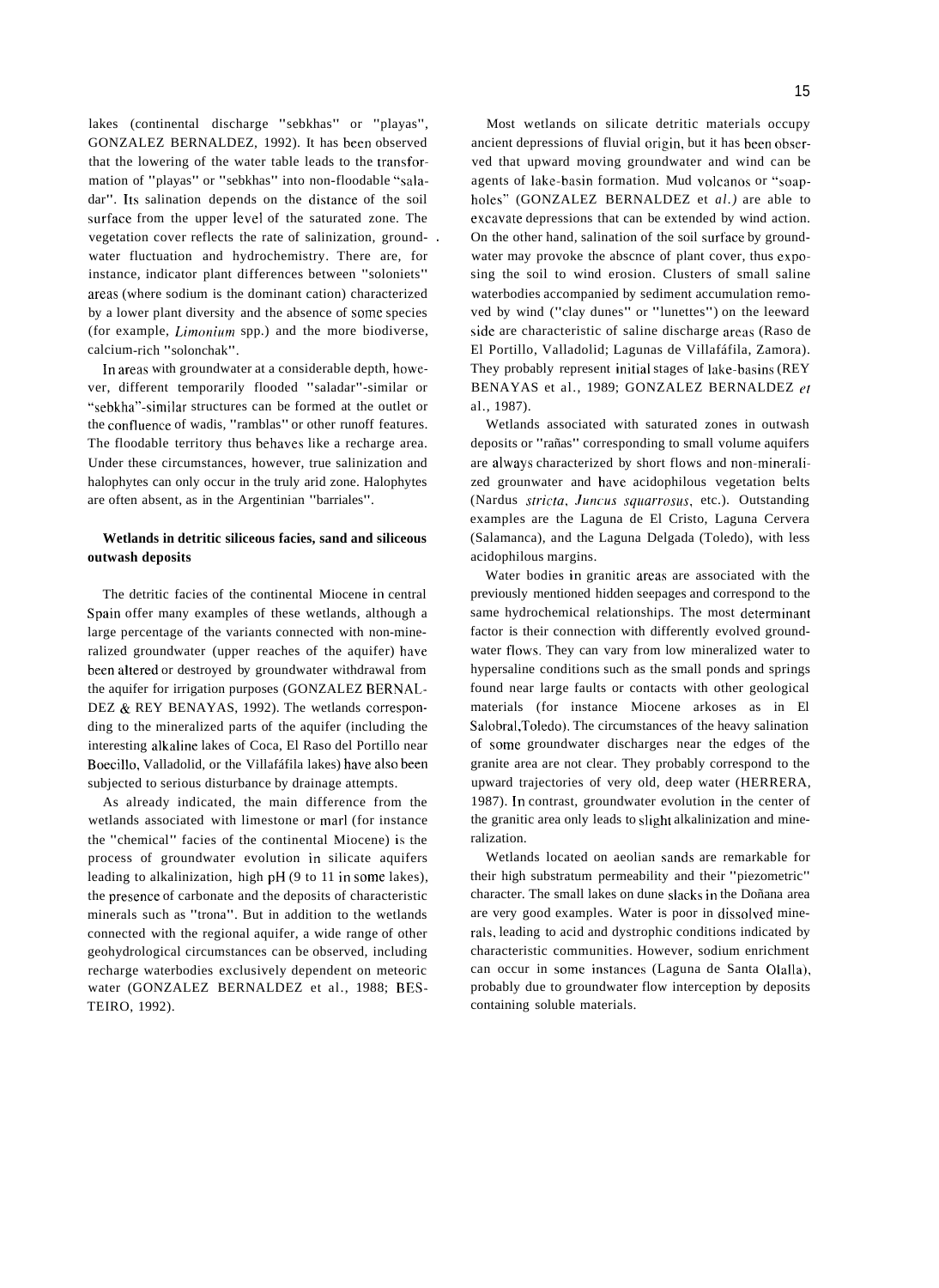#### **Wetlands in limestone areas**

A common characteristic of wetlands on limestone is the predominance of dissolution processes in the formation of lake basins. Aside from this factor, the ecological circumstances of wetlands on limestone are highly diverse, depending mainly on altitude and climate. The following cases summarize the major groundwater relationship patterns.

Karst: Karstification leads to huge concentrated flows of groundwater which are often responsible for permanent flooding even when outlets or emissaries are present. An example of karst wetlands are the Ojos de Villaverde (Albacete). Water level stability is indicated by the presence of peaty soils with Cladium mariscus and a mosaic of other typical vegetation of more fluctuating conditions in the areas less affected by the main discharge (Phragmites australis and *Schoenus nigricans*). The continuous water flow ensured by the outlet and the abundance of Ca ions leads to high water transparency, allowing the growth of an extensive carpet of Characeae. The same circumstances were typical of many wetlands in La Mancha characterized by flowing calciumbicarbonate water (Lagunas del Arquillo, Sanguijuela, etc.).

Subcircular waterbodies are frequent in relatively pure and hard limestone or in marls with a high calcium carbonate content from the Secondary period (Albacete, Cuenca, Aragón). Very often, grouridwater is an important agent in the origin of these cavities. Different modalities of suffosion mechanisms may be combined with other factors (for instance salinity and wind in the case of the steppe areas such as Los Monegros, Zaragoza).

Groundwater influences in these small lakes can be quite diverse. A typical case is the action of calcium-rich water in relatively pure limestone areas contributing to the formation of a highly permeable, flocculated "decalcification clay" bottom and high transparency (example Las Melchoras complex in Albacete). The permeable bottom allows the water table to fluctuate and even to expose the dry lake bottom without salt or evaporite deposits.

In mar1 containing evaporites, groundwater flows intercept soluble materials, creatirig salinity conditions even for very short groundwater flows and residence times. This is the case of many waterbodies in La Mancha and Aragon. Most of them are temporary, presenting the characteristics of a discharge "sebkha" with subaqeuous or interstitial evaporite formation during a part of the year (Lagunas de la Playa, Salineta, Peña Hueca, Tirez) but others are permanent due to their link with steady regional groundwater flows. This is the case of the hypersaline Laguna de Chiprana (Zaragoza).

Drainage restriction by upward moving groundwater in fine textured deposits and other phenomena (such as replacement of monovalent cations by ageing water) often lead to the formation of montmorillonite-rich vertisols (bujeos) with typical associated impondments (Examples: The Lantejuela-Ballestera complex, Sevilla or the temporary "lagunas" in La Sagra area, Toledo).

## **Wetlands in recharge areas and wetlands with no influence of groundwater**

Several criteria can be used to differentiate waterbodies in discharge areas receiving the influence of groundwater flows from recharge waterbodies exclusively dependent on meteoric water (GONZALEZ BERNALDEZ et al., 1988; GONZALEZ BERNALDEZ et al., 1989c). In the forementioned siliceous detritic areas, discharge waterbodies tend to be less ephemeral, to exhibit at least a belt of true phreatophytes, to have more mineralized water and salt efflorescences on their margins and to be associated with typical discharge phenomena: mud volcanos, "lunettes" and saline or alkaline soils ("saladares", "salgüeros"), etc.

A water balance ofthe waterbody should, however, be carried out for more strict discrimination (BESTEIRO, 1992). The water regime of the wetland can be deduced from piezometric measurements, precipitation and evaporation records, water levels and out- os in-flowing water discharges. Although some of these measurements are difficult and not always very reliable, an approximate water balance is often achieved that can reveal the influence of groundwater inputs.

The water regime of a given wetland may be rather complex owing to the participation of surface runoff, inflowing and outflowing watercourses, net inputs due to inflowing groundwater and losses by internal seepage. All these factors may act simultaneously, the lake can lose water by underground seepage in certain areas of its bottom and at the same time receive net groundwater inputs through other areas. The gaining or losing state can alternate in time depending on water level in the lake or on particularities of the saturated zone geometry (WINTER, 198 1).

In the semiarid Mediterranean region, wetlaiids receiving only meteoric water are always ephemeral. The extreme case of shallow rain pools with characteristic biocenoses adapted to short flooding periods are very important in dry regions.

The lack of connection with groundwater flows and the meteoric origin of the water may be suspected in the small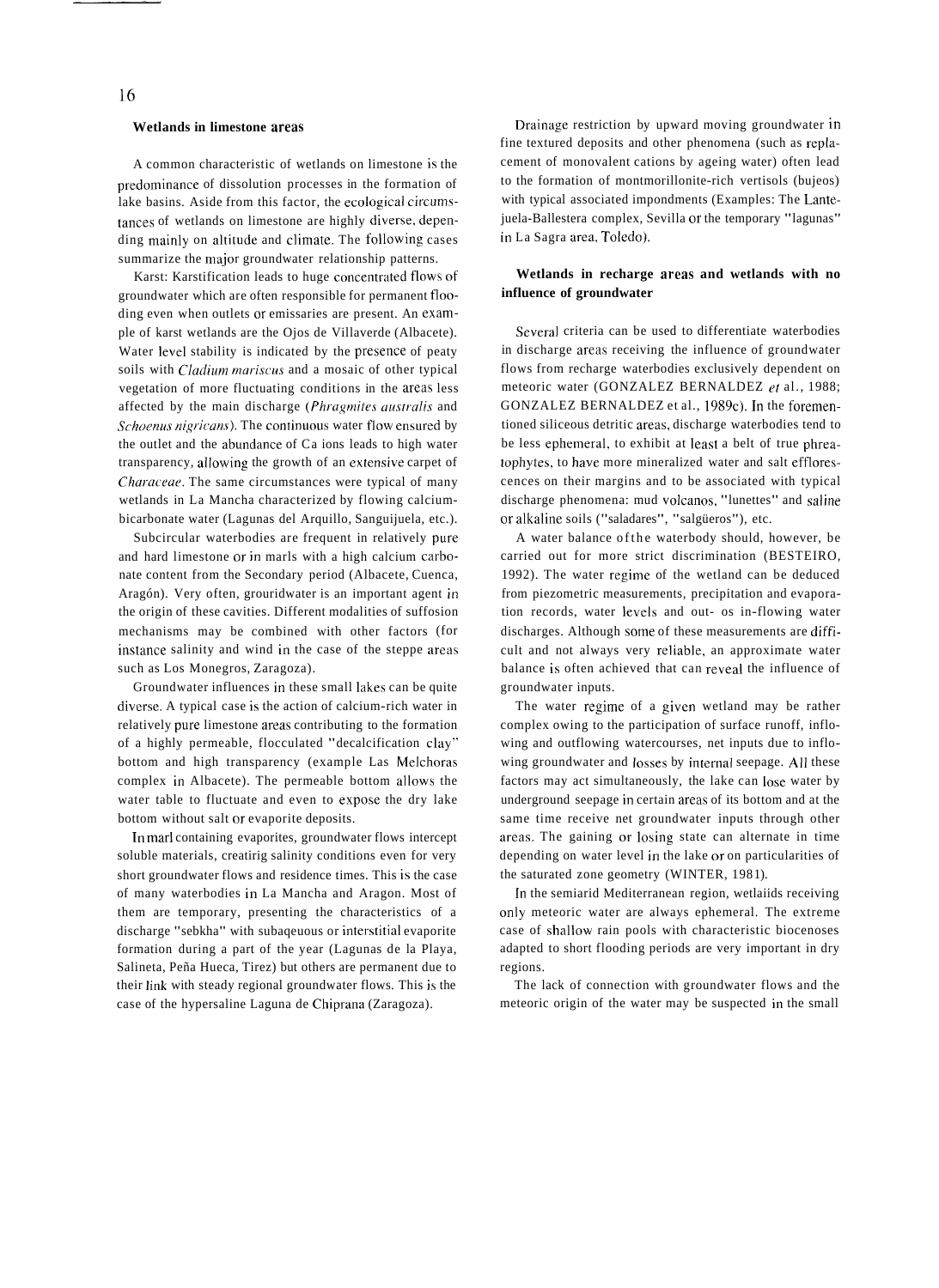|                         | Class intervals<br>2.300/2.775/2.790/2.850/3.000/3.280 |       |       |       |     |
|-------------------------|--------------------------------------------------------|-------|-------|-------|-----|
| Festuca ampla           | 675                                                    |       |       |       |     |
| Potentilla reptans      | 540                                                    |       | $\pm$ |       |     |
| Ononis repens           | 491                                                    |       | $\pm$ |       |     |
| Trifolium pratense      | 412                                                    |       |       |       |     |
| Plantago lanceolata     | 270                                                    | $\pm$ | 土     |       |     |
| Juncus inflexus         | 328                                                    | 135   | Ŧ     |       |     |
| Poa trivialis           | 297                                                    | 133   | $\pm$ |       |     |
| Hieracium pilosella     | 234                                                    | 160   | $\pm$ |       |     |
| Poa pratensis           | 210                                                    | 129   | Ŧ     |       |     |
| Carex divisa            | 136                                                    | 122   | $\pm$ |       |     |
| Trifolium fragiferum    | $\pm$                                                  | 198   | $\pm$ |       |     |
| Convolvulus arvensis    | 349                                                    |       | 136   |       |     |
| Agrostis castellana     | 337                                                    |       | 152   |       |     |
| Dactylis glomerata      | 279                                                    |       | 166   |       |     |
| Medicago sativa         | 253                                                    |       | 182   |       |     |
| Cichorium intybus       | 231                                                    | $\pm$ | 163   |       |     |
| Scirpus holoschoenus    | 220                                                    | $\pm$ | 143   |       |     |
| Hypochaeris radicata    | 220                                                    | $\pm$ | 152   |       |     |
| Lolium perenne          | 202                                                    | $\pm$ | 175   |       |     |
| Eryngium campestre      | 281                                                    | 104   | 122   |       |     |
| Galium verum            | 253                                                    | 130   | 123   |       |     |
| Cynosurus cristatus     | 174                                                    | 188   | 127   |       |     |
| Festuca arundinacea     | $\pm$                                                  | 146   | 124   | $\pm$ |     |
| Cynodon dactylon        | $\pm$                                                  | 125   | 125   |       |     |
| Festuca rothmaleri      | $\pm$                                                  | 123   | 139   |       |     |
| Alopecurus arundinaceus | 315                                                    |       | 131   | 137   |     |
| Plantago maritima       |                                                        | $\pm$ | $\pm$ | 151   | 133 |
| Convolovulus lineatus   |                                                        |       |       | 130   | 262 |
| Juncus maritimus        |                                                        |       |       | 土     | 262 |
| Koeleria vallesiana     |                                                        |       |       |       | 402 |
| Artemisia coerulescens  |                                                        |       |       |       | 491 |
| Aeluropus littoralis    |                                                        |       |       |       | 491 |
| Suaeda vera             |                                                        |       |       |       | 491 |

Table **1.** Plant indicators of groundwater chemistry: Corrected frequency profiles of discharge-habitat species as related to groundwater electrical conductivity,  $\mu s/cm$ . Only species with mutual information  $\geq 0.1$  and corrected frequency 21.2 (x100) are included (from GONZALEZ BERNALDEZ *et al.*, 1989 a, modified).  $\pm$  signifies indifferent sensitivity to the factor class (corrected frecuency between 0.8 and 1.2).

lakes located on recharge areas in the center of large interfluves. In the Tertiary deposits of the northern Castillian subplateau, these recharge waterbodies are often small (about 20 m diameter) and subcircular. They are characteristically associated in clusters in the center of the large interfluve (REY BENAYAS et al., 1989). Nothing is known about their origin or significance.

## **WATER BALANCE AND ITS RELATIONSHIP TO HYDROCHEMISTRY, GEOMORPHOLOGY, FLOODING REGIME AND OTHER WETLAND CHARACTERISTICS**

The most interesting approach to wetland interpretation is the combination of hydrology with other aspects such as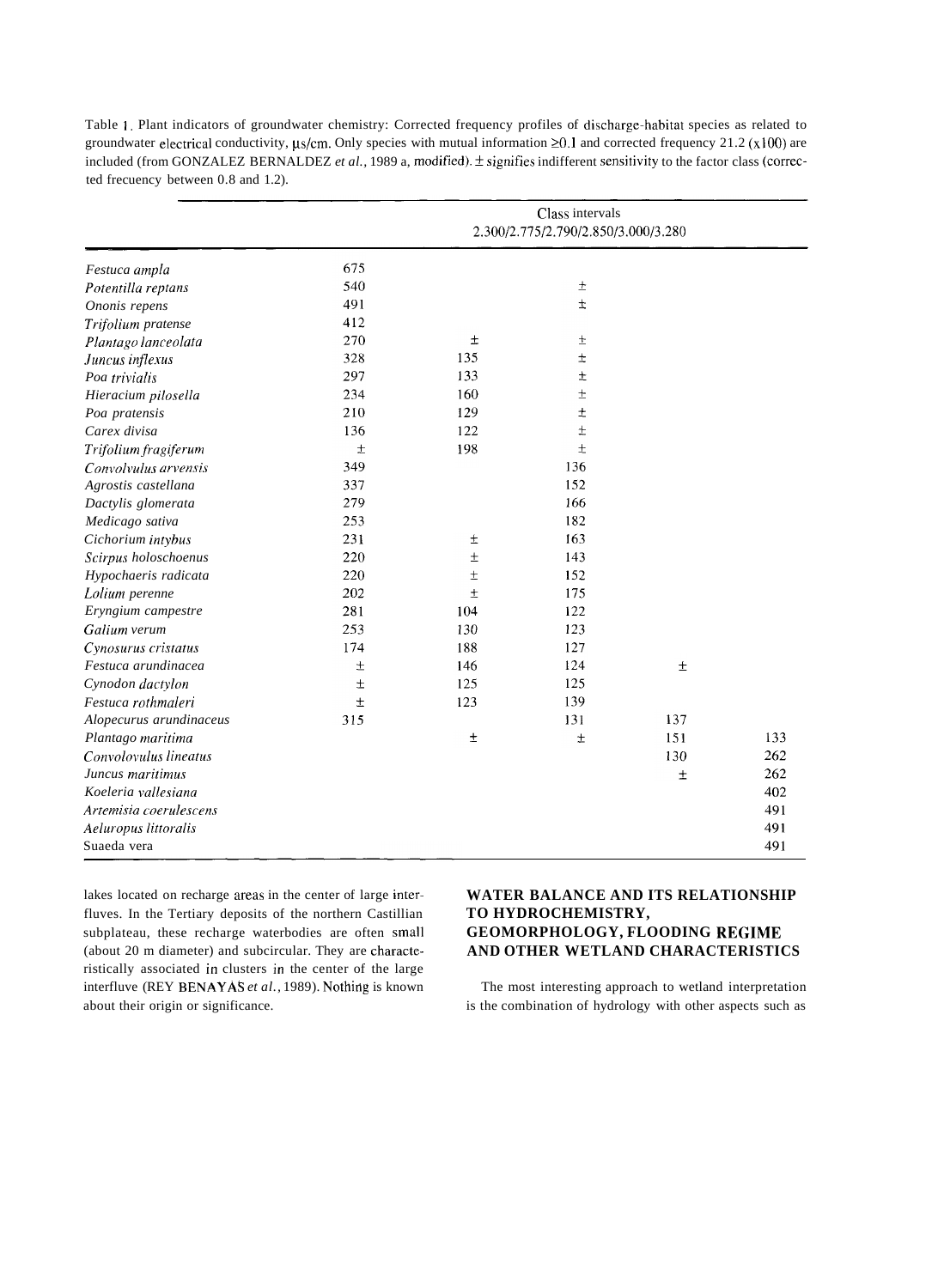

Figure l. Relationships between multivariate classifications (clustering and factor analysis with overlaid clusters) of the Madrid aquifer wetlands using chemical, hydrological and topographic information and ita location in different aquifer sectors. There is an obvious close relationship between location on the aquifer surface and wetland characteristics (from BESTEIRO. 1992)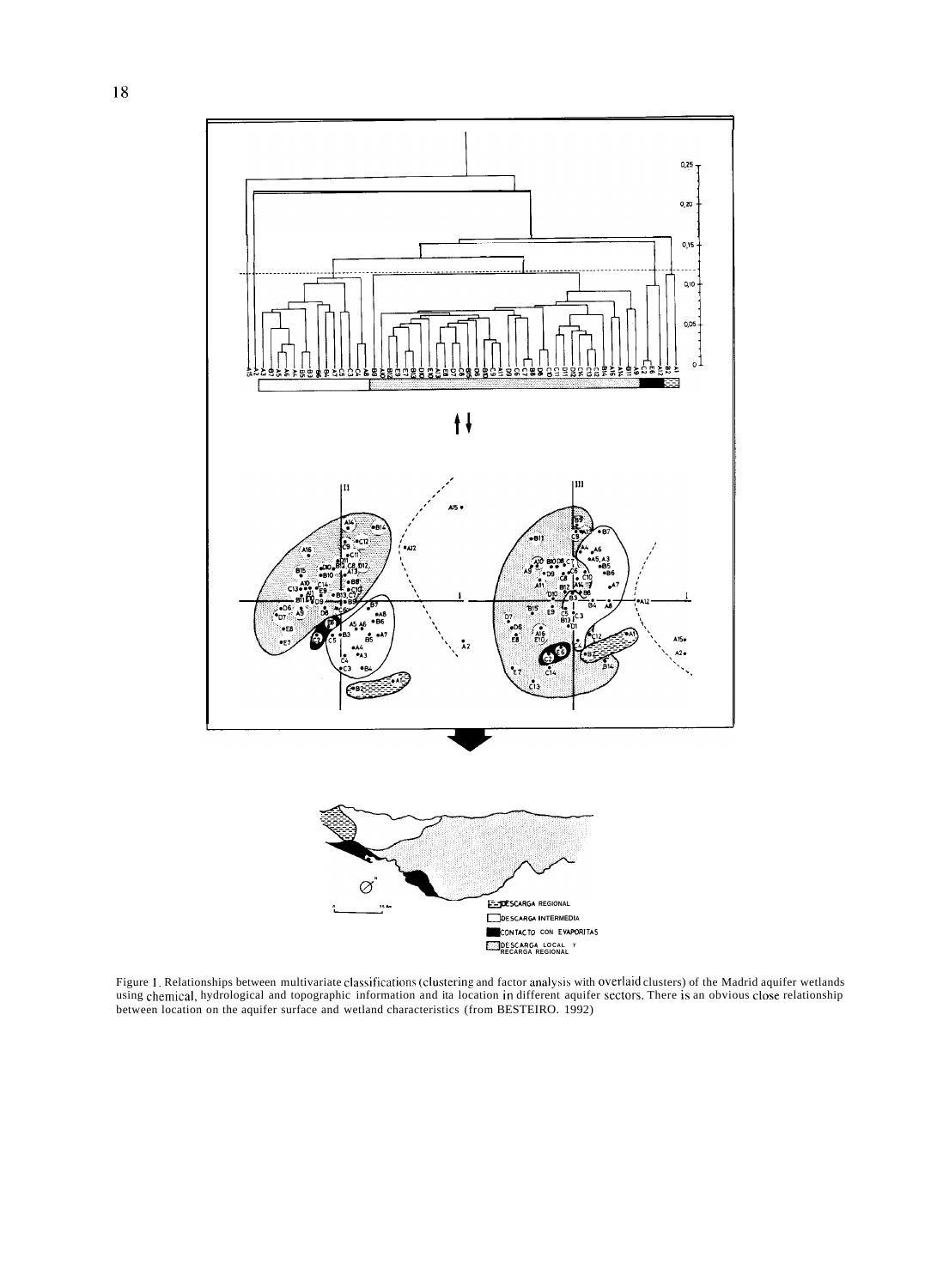lithology, geomorphology, hydrochemistry, biogeochemical cycles and biocenoloy. If the characterization is too narrow and based on a partial consideration of these aspects, the results may be misleading.

However, a number of studies on the Madrid Aquifer wetlands have shown the close relationships between hydrology and other aspects of the ecological analysis of these wetlands. Figure 1 shows the importance of the different aquifer sectors (established with hydrogeological criteria) and their relationships with wetland classification. There is a clear correspondence between the hydrogeological criteria and the combination of a large number of ecological variables used in the cluster classification.

Figure 2 illustrates the close relationships between groundwater evolution trends and the aquifer sectors.

The water balance is one the most difficult and timeconsuming tasks in wetland characterization. Although preliminary interpretation and diagnoses for wetland mana-



Figure 2. Evolution trends in the groundwater of the Madrid aquifer and their correspondence with aquifer sectors. Each of the first principal components corresponds to one of the evolution trends. Component I materializes "mineralization", consisting of a global increase of the dissolved mineral elements, especially chloride and sodium, taking place in regional discharges. Component II corresponds to the "alkalinization" trend, resulting in a steady replacement of calcium by sodium, pH increase and carbonate enrichment, taking place in the intermediate discharges (from BESTEIRO, 1992).

gement can be obtained from the characterization of the geohydrological system in which the wetland is located, hydrochemistry, flooding regime, biological communities, etc., the water balance is necessary for the complete understanding of the wetland as an ecosystem. The weakest points of a wetland water balance are 1)the estimation of evapotranspiration and 2) the subterranean in or out flows representing water exchanges with both saturated and unsaturated ground. As the work of BESTEIRO (1992) on the Madrid aquifer wetlands shows, some interesting conclusions may be reached even in the absence of replicated, sophisticated equipment to cover every wetland surveyed.

The water balance types of the wetlands in this aquifer are closely associated with the main relief regions differentiated on its surface. The most dissected area by the drainage network (resulting from upward moving erosion from the Tagus system) is characterized by the scarcity of discharge wetlands that are much more abundant in the poorly drained, flatter areas of the lower aquifer levels (GONZALEZ BERNALDEZ et al., 1987; BESTEIRO, 1992).

Groundwater relationships greatly affect parameters such as basin morphometry, mineralization, turbidity and flooding regime. Basin morphometry can be characterized by the following main patterns:

"Ojos" or rounded, deep basins without "littoral" plains. Characteristic of the local and intermediate groundwater discharge systems.

- Irregular and shallow shapes characterize the regional groundwater discharge areas.

- Round and shallow basins with "littoral" plain are characteristic of recharge areas.

The relationships between hydrochemistry and geohydrology are also clear cut:

- Hyposaline sodium-chloride waters characterize regional discharges.

- Subsaline sodium-bicarbonate water characterize the intermediate flow systems.

- Fresh calcium-bicarbonate water is characteristic of the recharge and local discharge areas.

The action of sub-surficial water may be very important. It is indicated by high  $SiO<sub>2</sub>$  content due to silicate hydrolysis after the passage of the "hypodermic" water through the substrate. This phenomenon may help to differentiate subsurficial from meteoric water flows (BESTEIRO, 1992).

Recharge wetlands are more eutrophic and turbid than discharge wetlands.

Water balances clearly show the predominant entry of groundwater in "hypogenic" wetlands (after Del Villar's terminology) during the hydrologic cycle resulting in a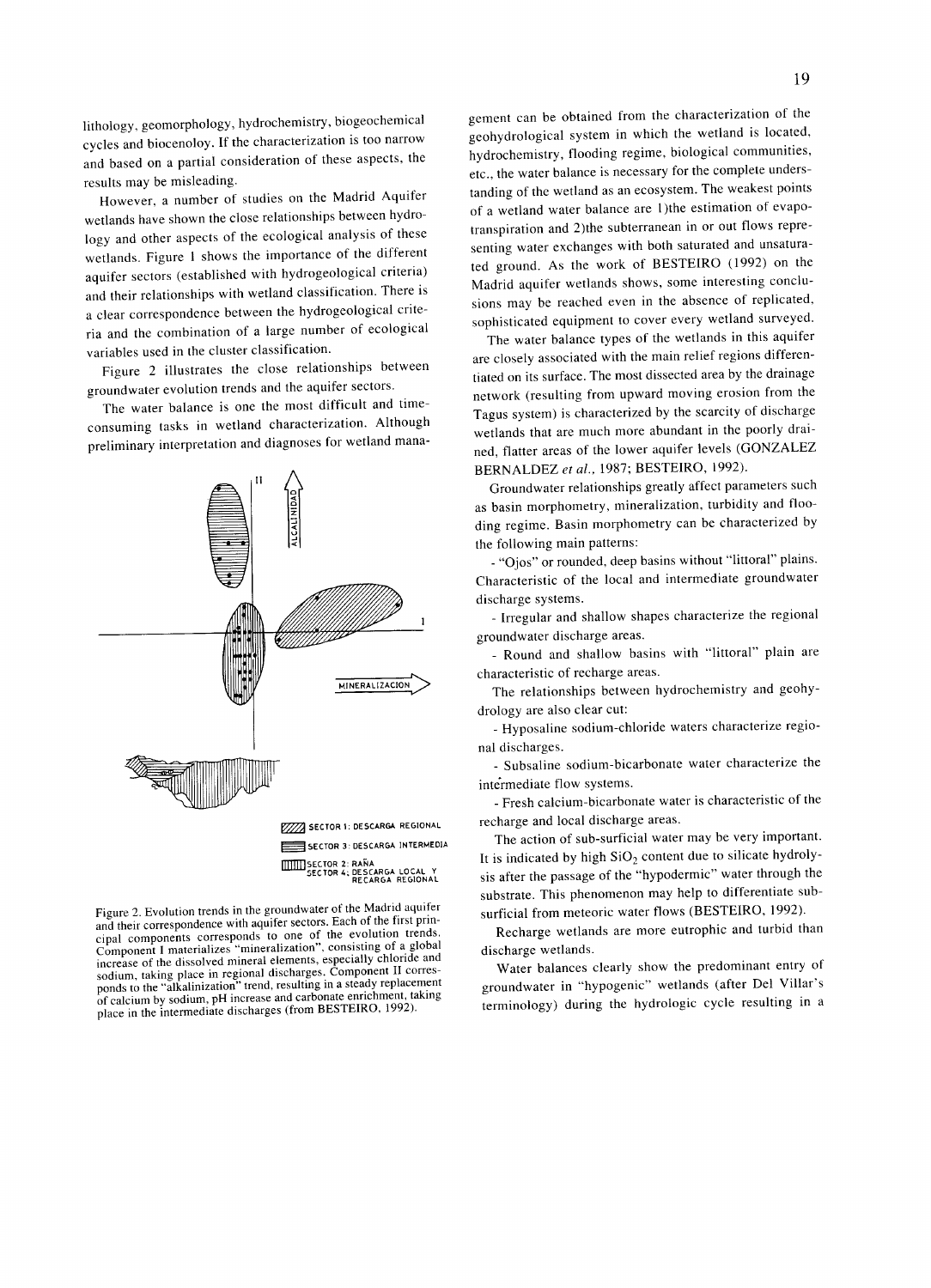|                           | Class intervals<br>7.350/7.355/7.900/8.025/8.125/8.365 |       |       |     |     |
|---------------------------|--------------------------------------------------------|-------|-------|-----|-----|
| Poa trivialis             | 332                                                    |       |       |     |     |
| Cynosurus cristatus       | 308                                                    | $\pm$ |       |     |     |
| Senecio jacobaea          | 277                                                    | 土     |       |     |     |
| Holcus lanatus            | 222                                                    | $\pm$ |       |     |     |
| Trifolium fragiferum      | 217                                                    | $\pm$ |       |     |     |
| Carex divisa              | 134                                                    | $\pm$ | $\pm$ |     |     |
| Juncus inflexus           | 303                                                    | 141   |       |     |     |
| Alopecurus arundinaceus   | 249                                                    | 174   |       |     |     |
| Lolium perenne            | 239                                                    | 183   |       |     |     |
| Trifolium repens          | 233                                                    | 167   |       |     |     |
| Galium verum              | 221                                                    | 131   | $\pm$ |     |     |
| Hypochaeris radicata      | 208                                                    | 125   |       |     |     |
| Daucus carota             | 195                                                    | 169   |       |     |     |
| Poa pratensis             | 194                                                    | 139   | $\pm$ |     |     |
| Potentilla reptans        | 211                                                    | 244   |       |     |     |
| Agrostis castellana       | 208                                                    | 221   |       |     |     |
| Hieracium pilosella       | 192                                                    | 181   |       |     |     |
| Convolvulus arvensis      | 172                                                    | 216   |       |     |     |
| Eryngium campestre        | 150                                                    | 183   | $\pm$ |     |     |
| Scirpus holoschoenus      | 136                                                    | 171   | $\pm$ |     |     |
| Cichorium intybus         | 130                                                    | 209   | $\pm$ |     |     |
| Dactylis glomerata        | $\pm$                                                  | 270   |       |     |     |
| Plantago maritima         |                                                        | 144   | 139   | 136 |     |
| Juncus maritimus          |                                                        |       | 171   | 172 | 168 |
| Suaeda vera               |                                                        |       |       | 504 | 士   |
| Artemisia coerulescens    |                                                        |       |       | 579 |     |
| Aeluropus littoralis      |                                                        |       | $\pm$ | 344 | 164 |
| Puccinellia festuciformis |                                                        |       | $\pm$ | 173 | 164 |
| Convolvulus lineatus      |                                                        |       | $\pm$ | 172 | 223 |
|                           |                                                        |       |       |     |     |

Table 2. Plant indicators of groundwater chemistry: Corrected frequency profiles of discharge-habitat species as related to groundwater pH. Only species with mutual information  $\geq 0,1$  and corrected frequency  $\geq 1.2$  (x100) are included (from GONZALEZ BERNALDEZ *et al.*, 1989 a, modified).  $\pm$  signifies indifferent sensitivity to the factor class (corrected frecuency between 0.8 and 1.2).

extended flooding period, while this cycle is superficial and hypogenic wetland Toledo). Water balance considerations ephemeral in the "epigenic" wetlands. The flooding duration reveal that groundwater discharge takes place as soon as the of the recharge wetlands, however, can be prolonged by piezometer leve1 exceed the water leve1 in the wetland. occasional discharges of sub-surficial, silica-rich water. Groundwater discharge takes place when the piezometric level in its vicinity is higher than the water level in the water- **GROUNDWATER EVOLUTION AND** body. Both groundwater and sub-surficial, hypodermic water **WETLAND CHARACTERISTICS**  play an important role in buffering wetland water levels, increasing their stability. Figure 3 indicates the relationships Figure 4 shows the relationship between maximum

between piezometer and water levels in the Ojo del Bravo possible groundwater flow length (a measure of distance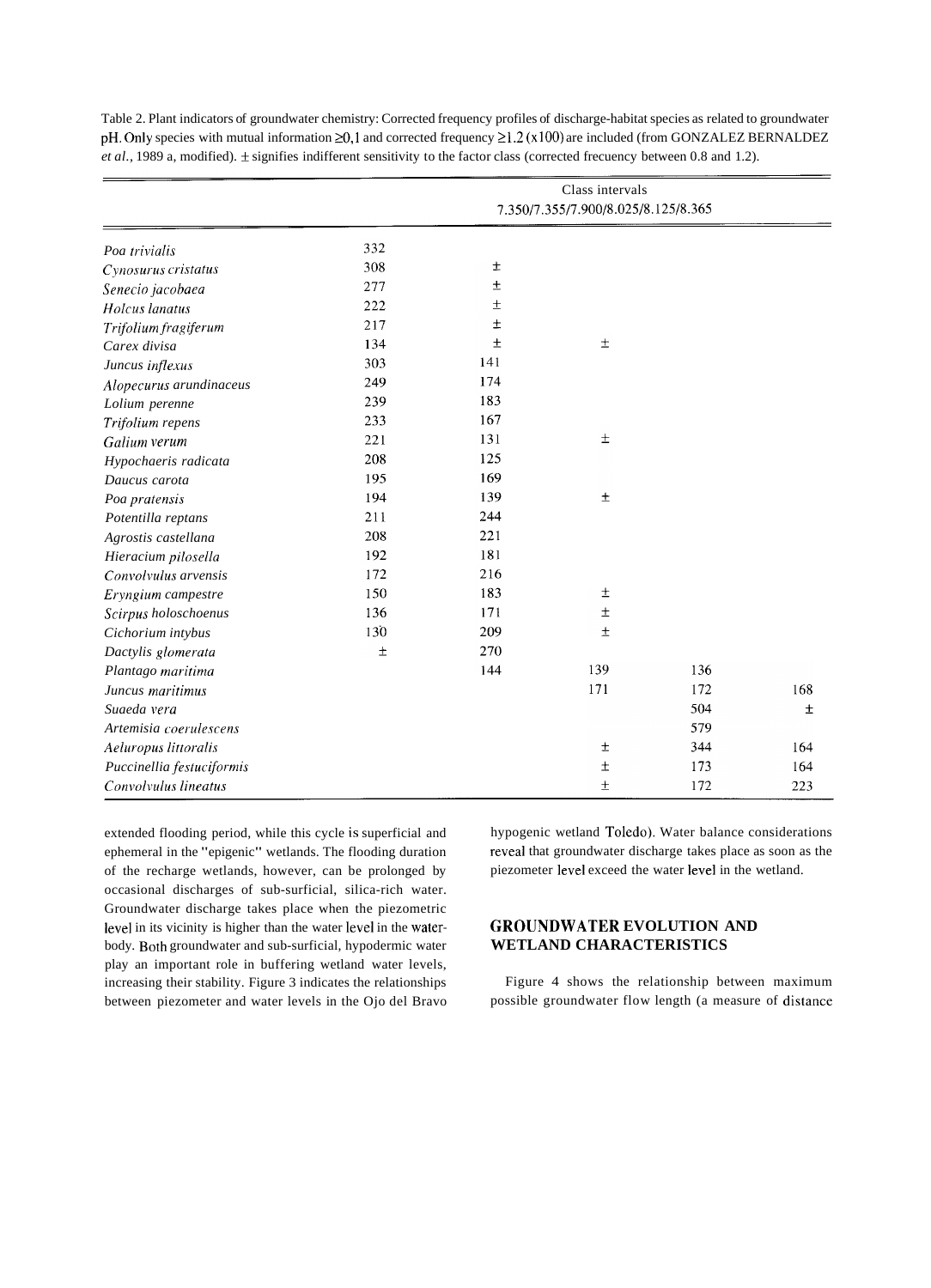

Figure 3. Relationships between piezometer oscillations and water levels in the Ojo del Bravo, a hypogenic wetland connected to the Madrid aquifer. The correlation between both magnitudes is apparent. Water balance considerations show that groundwater discharge takes place when piezometric values exceed water levels (from BESTEIRO, 1992).

between the upper leve1 of the aquifer and the sampling point, taken perpendicularly to piezometric lines) and groundwater characteristics. Groundwater conductivity and pH have been selected as examples and the relationship has been obtained in the Los Arenales aquifer in the detritic Miocene deposits of the north Castillian subplateau. Although many other factors could help to distort this rela-



Figure 4. Relationships between "maximum flow length" an approximate measure of the maximum possible length of groundwater flows discharging in the area) and the chemical characteristics of groundwater affecting Los Arenales aquifer wetlands (Douro basin, North Castillian Plateau). Examples: Electrical conductivity and pH. Although other factors may influence groundwater hydrochemistry (Iithology, eventual short flows), flow length and therefore residence time of the groundwater are obviously the key factors controlling hydrochemistry in this aquifer (from REY BENAYAS eral.. 1990).

tionship, this particular aquifer is characterized by a relatively uniform lithology in comparison with the water evolution effects. Flow length is proportional to residence time of groundwater in the aquifer (the curvature of the trajectories has been ignored), thus producing a rather close relationship between the flow length measure and water hydrochemistry.

An additional factor that could obscure the former relationship is the occasional existence of short flows in the whole aquifer area, including its lowest levels (groundwater will flow from small reliefs toward small discharge depressions forming the so called intermediate and local flow systems). However, the relatively flat geometry of the



Figure *5.* Relationship between "maximum flow length" (see Figure 4 for explanation), the first component of a Principal Component Analysis of grounwater chemical variables (labelled as groundwater mineralization) and wetland vegetation. Los Arenales aquifer (Douro basin, North Castillian Plateau). "Vegetation halophytism" is materialized by the first principal component of a vegetation matrix analysis. This first principal component is the most important vegetation variation trend and ordinates the wetland vegetation along a gradient from the most glycophytic to the extreme halophytic types. Halophytic vegetation types correspond to the longest groundwater flows (hence longer residence time and more prolonged water evolution in the aquifer) and vice versa. Correlation with groundwater mineralization<sup>"</sup> is  $r = 0.813$ ;  $p \le 0.01$ , and correlation with "maximum legth of flow" is  $r=0.845$ ; p 10.01 (from REY BENAYAS er al., 1990).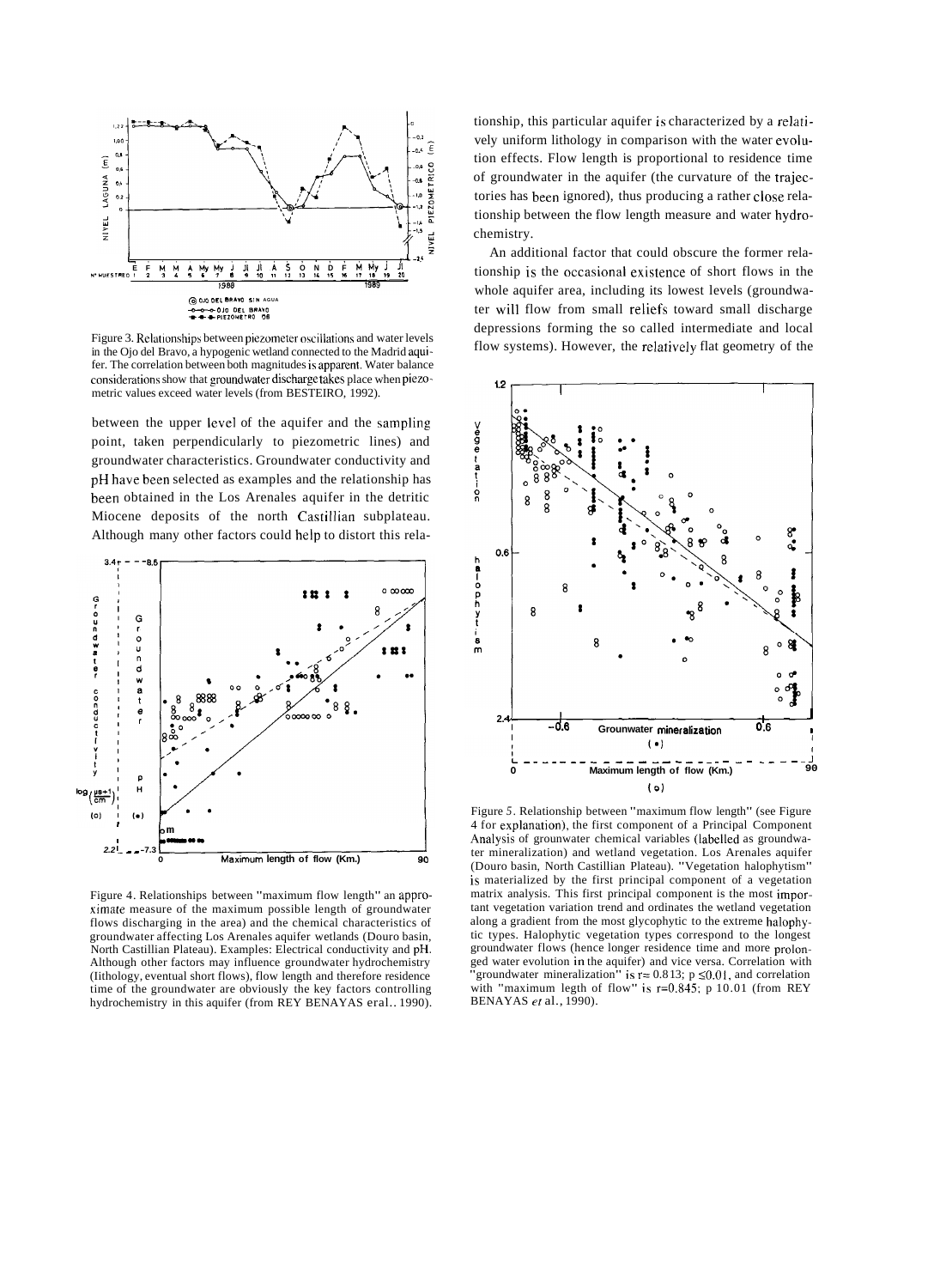|                         | Class intervals<br>.285/.435/.530/.700/.885 |       |       |     |
|-------------------------|---------------------------------------------|-------|-------|-----|
| Festuca ampla           | 540                                         |       |       |     |
| Trifolium pratense      | 360                                         |       |       |     |
| Senecio jacobaea        | 360                                         | $\pm$ |       |     |
| Potentilla reptans      | 360                                         |       | $\pm$ |     |
| Juncus inflexus         | 292                                         | 土     |       |     |
| Alopecurus arundinaceus | 270                                         | Ŧ     |       |     |
| Agrostis castellana     | 249                                         | $\pm$ |       |     |
| Galium verum            | 236                                         | Ŧ     | $\pm$ |     |
| Lolium perenne          | 229                                         | $\pm$ |       |     |
| Carex divisa            | 142                                         | 土     | 土     |     |
| Poa trivialis           | 302                                         | 121   |       |     |
| Cynosurus cristatus     | 279                                         | 163   |       |     |
| Trifolium repens        | 216                                         | 162   |       |     |
| Hypochaeris radicata    | 176                                         | 161   |       |     |
| Trifolium fragiferum    | 172                                         | 169   |       |     |
| Poa pratensis           | 168                                         | 142   | 土     |     |
| Hieracium pilosella     | 166                                         | 182   |       |     |
| Festuca arundinacea     | $\pm$                                       | 150   | 土     |     |
| Plantago maritima       |                                             | $\pm$ | 132   | 123 |
| Juncus maritimus        |                                             |       | $\pm$ | 211 |
| Artemisia coerulescens  |                                             |       |       | 395 |
| Aeluporus littoralis    |                                             |       |       | 395 |
| Suaeda vera             |                                             |       |       | 395 |

Table 3. Plant indicators of groundwater chemistry: Corrected frequency profiles of discharge-habitat species as related to groundwater sodium (meq./1). Only species with mutual information 20.1 and corrected frequency  $\geq 1.2$  (x100) are included (from GONZALEZ BERNALDEZ *et al.*, 1989 a, modified).  $\pm$  signifies indifferent sensitivity to the factor class (corrected frecuency between 0.8 and 1.2).

aquifer section considered (seen in the endorrheic nature of many of the wetlands) minimizes these influences.

Regional flows can thus be considered as a key factor in controlling wetland hydrochemistry in this area.

Figure 5 shows the relationship between "maximum flow length" and vegetation characteristics in the discharge wetlands. "Vegetation halophytism" is materialized by the first principal axis of a vegetation factor analysis. This first component is the most important variation trend of vegetation in the area and reflects a gradient from the most glycophytic (least halophylous) vegetation types to the most halophytic. It is apparent that the halophytic pole corresponds to the longest groundwater flows, i.e. the most aged and evolved water (more alkaline and mineralized). In addition, the relationship with "groundwater mineralization" a factor obtained by principal component analysis of groundwater-chemical variables is presented in the same figure. It is apparent that correlation between this factor and plant "halophytism" is even better.

Table 4. Relationships between groundwater content in some ions and the same ions extracted from wetland soils in Los Arenales aquifer, Douro basin, northern Castilian subplateau. PCA Factors 1 and **11** refer to principal components of factor analysis performed with groundwater and soil chemical variables respectively (from GONZALEZ BER-NALDEZ & REY BENAYAS, 1992a)

|                              | r    |
|------------------------------|------|
| $2 -$<br>$SO_4$              | .663 |
| <b>I</b> Factor PCA          | .651 |
| Conductivity                 | .626 |
| $Mg^{2+}$                    | .576 |
| pH                           | .504 |
| $Ca^{2+}$                    | .443 |
| $Na+$                        | .406 |
| <b>II</b> Factor PCA         | .389 |
| $CO_3^2+HCO_3^-$             | .310 |
| CO <sub>3</sub> <sup>2</sup> | .267 |
| HCO <sub>3</sub>             | .267 |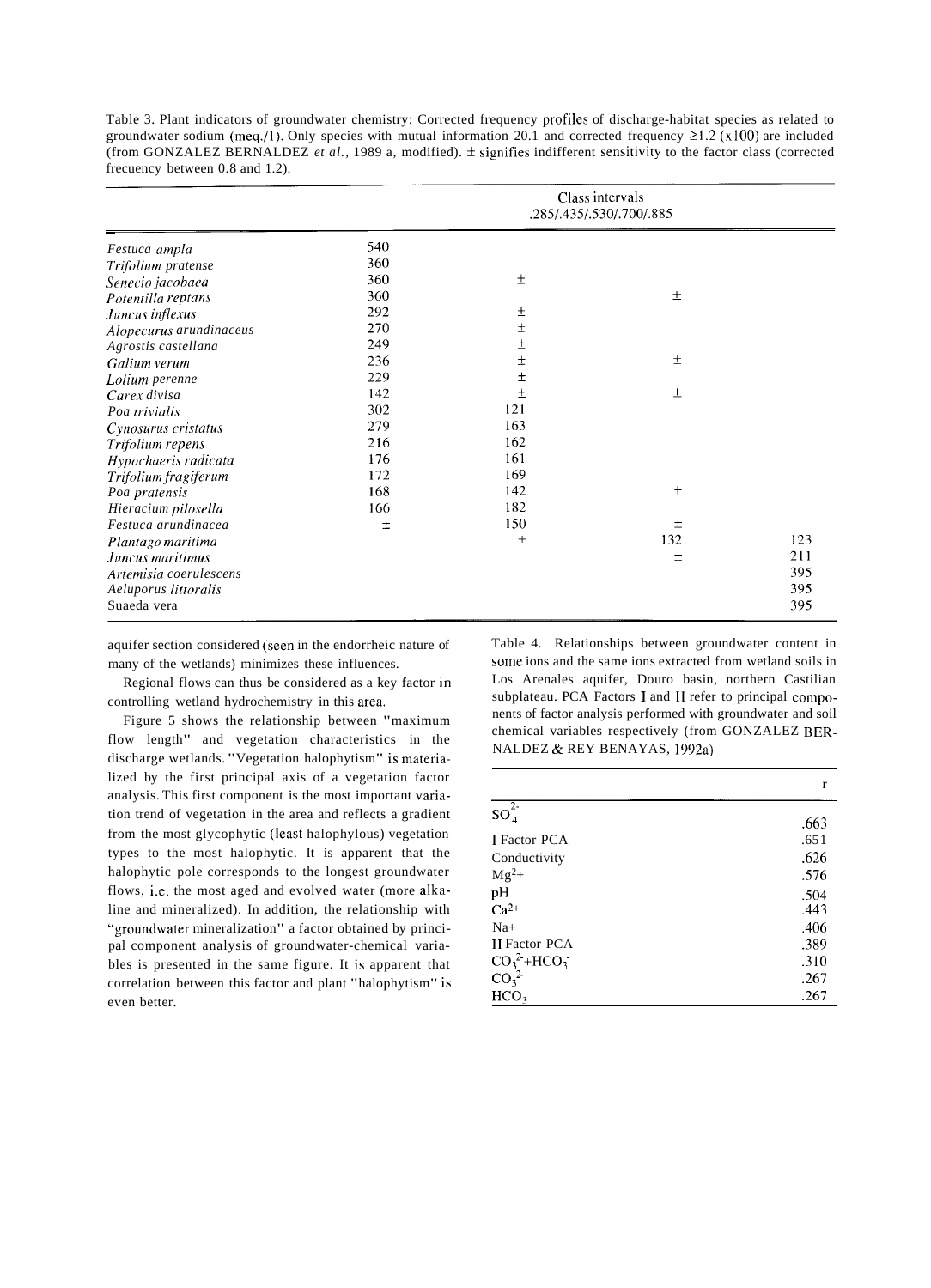

Figure **6.** Changes in the numher oí' waterbodiea and hidden seepage wetlands due to groundwater withdrawal and drainage during the period 1945-1984. Los Arenales aquifer, Douro basin, northern Castillian Plateau (from GONZALEZ BERNALDEZ *et al..* 1992b).

Tables 1 to 3 cover the same area and represent the correspondence between indicator wetland plants and some hydrochemical characteristics of the groundwater. Mutual information is a non-metric statistical procedure (GODRON, 1968) ihat indicates the tendency of two phenomena to coocurre, in this case the presence of the plant indicator and the different intensity levels of a physico-chemical factor. Table 1 shows the responses of discharge-habitat vegetation to groundwater electrical conductivity. The different plants vary greatly in their responses and some reliable conductivity indicators can be disclosed. Tables 2 and 3 show the same kind of relationship for discharge-habitat plants, groundwater pH and groundwater sodium respectively.

As already indicated, ageing and evolution of groundwater are more difficult to observe in limestone and evaporiterich aquifers due to the speed of the process (FREEZE  $\&$ CHERRY, 1979).

Table 4 shows the relationships between groundwater and soil chemical properties in discharge areas. It is apparent that some soil ions are very much affected by groundwater chemistry than others. The most mobile ions such as chloride and sodium tend to accumulate in deeper parts of the soil profile thus obscuring the correlation when constant depth samples (20 cm) are unaffected.

## **GROUNDWATER WITHDRAWAL AND WETLAND CONSERVATION**

In semiarid regions where groundwater is heavily used for irrigation purposes, aquifer depletion and lowering of the upper surface of the saturated zone are serious threats to wetland conservation.

The previously discussed Tablas de Daimiel case is a dramatic example of this kind of damage. Very recently (1992), the Expert Commission named to assess the Doñana environmental issues strongly recommended the reduction of the irrigation scheme of El Rocío, which threatens essentia1 groundwater levels for the maintenance of Doñana ecosystems (LLAMAS, 1988).

Along with these famous cases, there are thousands of less known incidents and conflicts between groundwater use and wetland conservation in the whole Spanish territory. The most important sources of impact involving groundwater management are:

- Water withdrawal from aquifers, especially for irrigation purposes. This kind of impact affects the non-saline wetlands associated with non-mineralized groundwater flow systems.

- Various forms of drainage, especially trench excavation, affecting many hidden seepages and saline wetlands (Villafáfila, Zamora; El Raso de El Portillo, Aldeamayor de San Martín, Valladolid, etc.)

Other serious types of impact such as pollution or dilution of saline waterbodies by water percolating from irrigated fields (Chiprana, Zaragoza) are not corrected to groundwater relationships and consequently are not considered here.

Figure 6 shows the changes in wetland abundance in the Los Arenales aquifer region on the northern Castillian subplateau. About 60% of the wetland area has been destroyed from 1945 to 1984 (extreme dates of the air photographs available for this study).

Table 5 indicates the modalities of impacts due essentially to the forementioned influences of trench drainage and groundwater pumping for irrigation. It can be observed that the type of the wetland connection with the natural groundwater system plays an important role in determining the nature of the impacts. It is apparent that recharge wetlands and wetlands depending on shallower superficial aquifers such as aeolian sands or "rañas" are least affected by groundwater withdrawal.

"Piezometric" lakes on very permeable ground receiving groundwater from the regional aquifer such as the Lagunas Reales near Medina del Campo were the first to disappear (about 1985), and have left almost no traces. The Lagunas were very famous waterfowl hunting areas already known by the ancient falconers and were remarkable enough to be described in the "Viaje de España" (Journey throughout Spain) by Antonio Ponz (1783) as proof of the possibility of converting the arid landscape of Central Spain into moist, water-rich territory. In contrast, the alkaline "bodones" or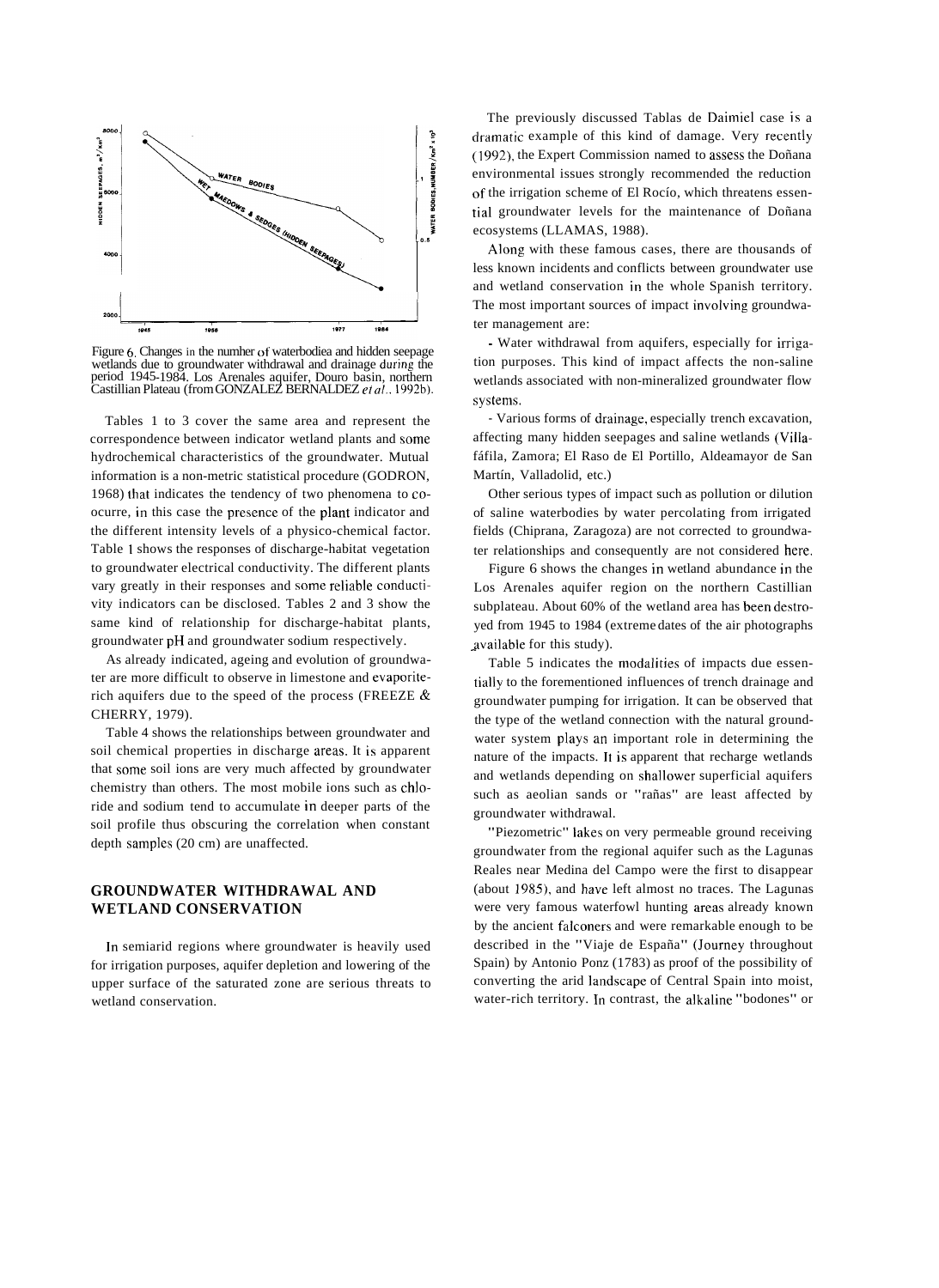| Wetland types based<br>on relationshiops with<br>the main aquifer |                                                                                   | Geology and<br>topography                                                                    | "Hidden seepages"<br>(wet meadows)                                                                                                                                     | Waterbodies                                                                                                                                   | Nature of impacts and<br>interferences                                                                                                                                                                                  |  |
|-------------------------------------------------------------------|-----------------------------------------------------------------------------------|----------------------------------------------------------------------------------------------|------------------------------------------------------------------------------------------------------------------------------------------------------------------------|-----------------------------------------------------------------------------------------------------------------------------------------------|-------------------------------------------------------------------------------------------------------------------------------------------------------------------------------------------------------------------------|--|
|                                                                   | 1. Recharge wetlands                                                              | High, relatively flat<br>interfluves, detrital<br>Miocene                                    |                                                                                                                                                                        | Small, roughly<br>circular, ephemeral<br>water holes, often<br>forming clusters. Very<br>sharp borders without<br>true phreatophytic<br>belts | Not affected by<br>groundwater<br>withdrawal.<br>Occasional tillage<br>during droughts.                                                                                                                                 |  |
|                                                                   | 2. Wetlands not<br>connected with the<br>main aquifer                             | Related to Pliocene<br>outwash deposits                                                      | Small seepages in the<br>contact with Miocene<br>materials.<br>Glycophytes                                                                                             | Generally ephemeral,<br>sometimes controlled<br>by autonomus small<br>perched aquifers<br>Glycophytes and<br>oxyphytes                        | Not affected by<br>groundwater<br>withdrawal.<br>Occasional drainage                                                                                                                                                    |  |
| id.                                                               |                                                                                   | Related to Quternary<br>(aeolian) sand<br>deposits                                           | Small seepages in the<br>contact with<br>underlying Miocene<br>materials.<br>Glycophytes                                                                               |                                                                                                                                               | Not affected by<br>groundwater<br>withdrawal                                                                                                                                                                            |  |
|                                                                   | 3.1. Wetlands<br>connected with<br>local flow<br>systems                          | On relatively steep<br>pediment slopes and<br>alluvial fans, coarse<br>detrital Pliocene 3.1 | Very narrow, incise<br>discharges,<br>accopanied by<br>elongated meadows<br>Glycophytes                                                                                | springs and more or<br>less ephemeral<br>watercourses                                                                                         | Not affected by<br>groundwater<br>withdrawal (taking<br>place in lower areas)                                                                                                                                           |  |
| ds connected to the main aquifer                                  | 3.2. Wetlands<br>connected with<br>intermediate or<br>subregional<br>flow systems | On generally flatter<br>areas, Miocene,<br>relatively fine textures                          | More diffuse, less<br>narrow meadows.<br>Groundwater slightly<br>mineralized give rise<br>to subhalophytes<br>meadows.<br>Characteristic plots<br>mosaic.<br>Soloniets | From tolerant to<br>alkalinophytes,<br>subhalophytes flooded<br>areas and potholes                                                            | seepages:<br>— top soil<br>salinization,<br>xerohalophytes<br>— A horizon erosion<br>by wind<br>— potholes and small<br>lakes become<br>ephemeral retaining<br>meteoric water due to<br>impermeable solonetz<br>horizon |  |
| Wetlan                                                            |                                                                                   | On Miocene covered<br>with shallow sand<br>deposits or coarser<br>textures                   | id.                                                                                                                                                                    | id.                                                                                                                                           | - Vegetation changes<br>to therophytes<br>- Potholes and lakes<br>dry out and do not<br>recover                                                                                                                         |  |
|                                                                   | 3.3. Wetlands<br>connected with<br>regional flow<br>systems                       | Miocene                                                                                      | <b>Extensive meadows</b><br>with ameboid<br>contours. Saline<br>evaporating surfaces<br>forming interstitial<br>evaporites<br>Halophytes                               | Small saline sloughs<br>alternating with<br>hummocks (silt dunes,<br>"lunettes")<br>Halophytes                                                | - No groundwater<br>withdrawal due to<br>insuitability for<br>agriculture<br>- Extensive drainage<br>works leading to<br>vegetation changes<br>(xerohalophytes)                                                         |  |

Table 5. Correspondence between wetland characteristics and types of impacts due to groundwater withdrawal and drainage. Los Arenales aquifer, Douro basin, northern Castillian subplateau (from GONZALEZ BERNALDEZ *et al.,* 1992b).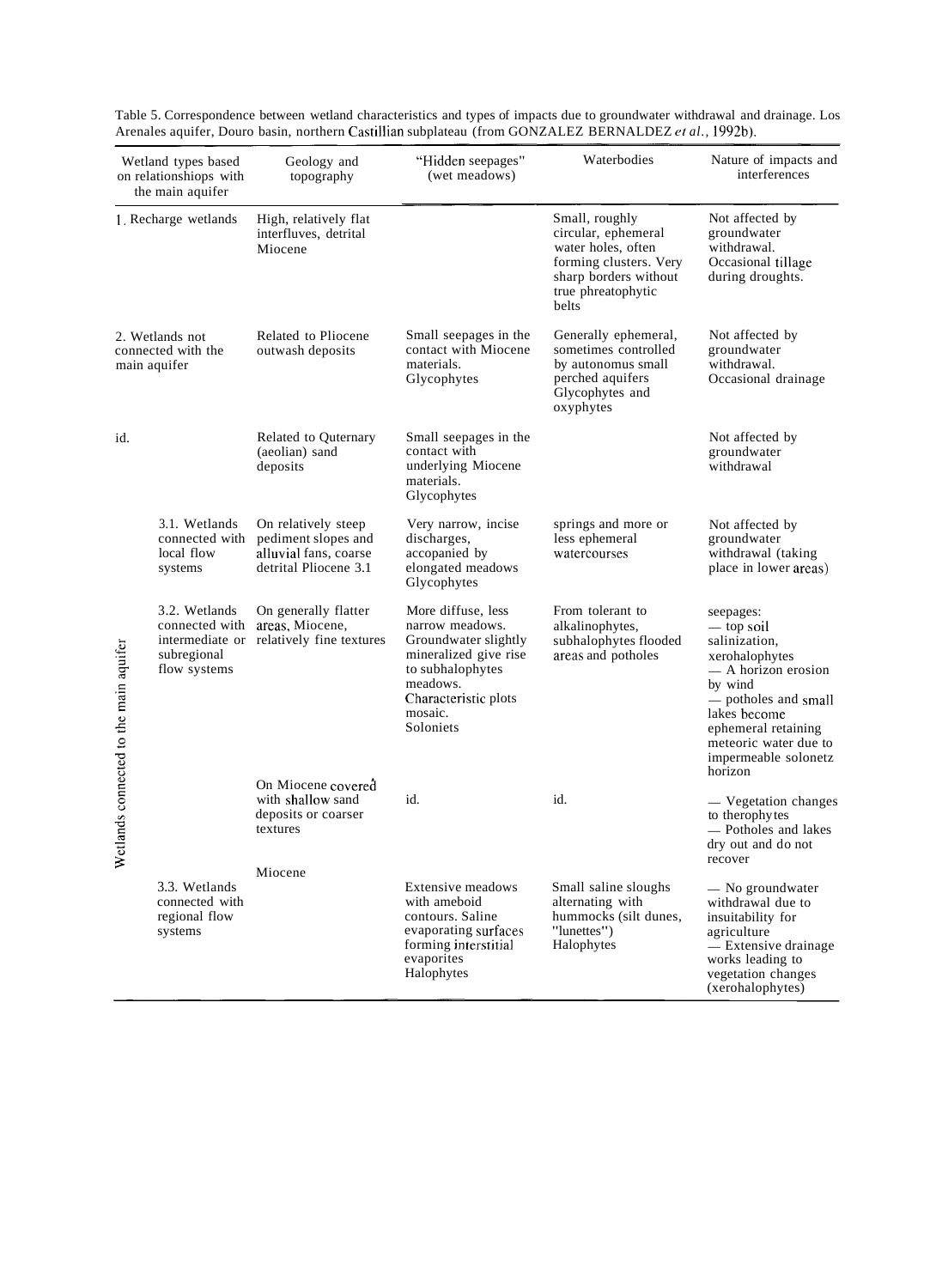"lavajos" with dispersed clay, rather impermeable bottom may still collect occasional meteoric water although they are no longer connected with the main aquifer. On the other hand, the sticky and dense soloniets soil horizons accompanying them are usually an obstacle for ploughing or reclamation.

Vast areas of Spain have been affected by groundwater extraction (both central subplateaus, La Mancha and western Andalusia are perhaps the most affected areas). Drainage water disposal is the main threat to the steppe lakes in Aragon. "Reclamation" and irrigated agriculture is universal, permanent source of impact for al1 wetlands.

## **ACKNOWLEDGEMENTS**

This research has been funded by CAYCIT project NAT. 90-0721 -C 02-0 1

## **REFERENCES**

BESTEIRO, A.G. 1992. *Limnología de las formaciones*  palustres situadas sobre el acuífero de Madrid; Análisis de *relaciones entre aguas superficiales y subterráneas.* Tesis doctoral, Facultad de Ciencias, Universidad Autónoma. Madrid.

DEPARTAMENTO DE ECOLOGIA, U.A.M. 1991. *Restauración del territorio afectado por las operaciones de extracción de áridos en El Piul de Rivas (Madrid).* Pioneer S.A. Madrid. Universidad Autónoma de Madrid.

FREEZE, R. A. & J.A. CHERRY. 1979. *Groundwater.*  Prentice Hall. New Jersey.

GONZALEZ BERNALDEZ, F. 1987. Las zonas encharcables: El marco conceptual. En: *Bases Científicas para la protección y Gesrión de los humedales en España.* Real Academia de Ciencias Matemáticas, Físicas y Naturales. Madrid: 9-30.

GONZALEZ BERNALDEZ, F. 1988. Typology of wetlands of arid and semiarid regions. *Proc. Int. Sympos. on the Hydrology of Wetlands in Semiarid and Arid Regions:* 

GONZALEZ BERNALDEZ, *F.* 1992. *Los paisajes del agua: Terminología popular de los humedales* (En prensa).

GONZALEZ BERNALDEZ, F., P. HERRERA, A. SASTRE, A., J.M. REY & R. VICENTE. 1987. Comparación preliminar de los ecosistemas de descarga de aguas subterráneas en las cuencas del Duero y del Tajo. *Hidrogeología y Recursos Hidráulicos,* 11: 19-39.

GONZALEZ BERNALDEZ, F., C. MONTES, P. HERRERA & A. SASTRE. 1988. Genetical typology of the Madrid aquifer wetlands. *Proc. Intern. Sympos. on the Hydrology of Wetlands in Semiarid and Arid Regions:* 

GONZALEZ BERNALDEZ, F., J.M. REY, C. LEVAS-SOR & B. PECO. 1989a. Landscape ecology of uncultivated lowlands in central Spain. *Landscape Ecology,* 3(1): 3-18.

GONZALEZ BERNALDEZ, F., C. MONTES, A.G. BESTEIRO, P. HERRERA & C. PEREZ. 1989b. *Los hume*dales del acuífero de Madrid. Canal de Isabel II. Madrid.

GONZALEZ BERNALDEZ, F., B. PECO, C. LEVAS-SOR, A. LLORCA & J. COMPAN. 1989c. *La dehesa dp Colmenar.* Aula de Ecología. Ayuntamiento de Colmenar Viejo. Madrid.

GONZALEZ BERNALDEZ, F. & J.M. REY BENAYAS. 1992a. Geochemical relationships between groundwater and wetland soils and vegetation in central Spain. *Geodermu* (In press).

GONZALEZ BERNALDEZ, F., J.M. REY BENAYAS & A. MARTINEZ. 1992b. Typology of impacts produced by groundwater extraction. *Journal of Hydrology* (In press).

GODRON, M. 1968. Quelques applications de la notion de fréquence en écologie végétale. *Oecologiu Plantarum,* 3: 185-212.

GROOTJANS, A. P. 1985. Changes of groundwater *regime in wet meadows.* Proefschrift ter vekrijging van het doktoraat. Rijksuniversiteit te Groningen.

HERRERA, P. 1987. *Aspectos ecológicos de las aguas subterráneas en la facies arcósica de la cuenca de Madrid.*  Tesis doctoral. Universidad de Alcalá de Henares.

HUBBERT, M.K. 1940. The theory of groundwater movement. *Jr. Geol.,* 48 : 785-944.

LLAMAS, M.R. 1982. Notas sobre peculiaridades de los sistemas hídricos de las zonas húmedas. En: *Las Zonas Húmedas de Andalucía.* Dirección General de Medio Ambiente, MOPU, Madrid: 77-85.

LLAMAS, M.R. 1988. Conflicts between wetland conservation and groundwater explotation: two case histories in Spain. *Environmental Geol. Water Sci.,* l(3): 241-25 1.

REY BENAYAS, J.M. 1989. *Ecosistemas de descarga de acuíferos de la cuenca del Duero*. Tesis doctoral. Facultad de Ciencias. Universidad Autónoma. Madrid.

REY BENAYAS, J.M., C. PEREZ, F.G. BERNALDEZ & M. ZABALETA. 1989. Tipología y cartografía de los humedales de las cuencas del Duero y Tajo. *Mediterranea. Sec. Biol.* 12: 5-26.